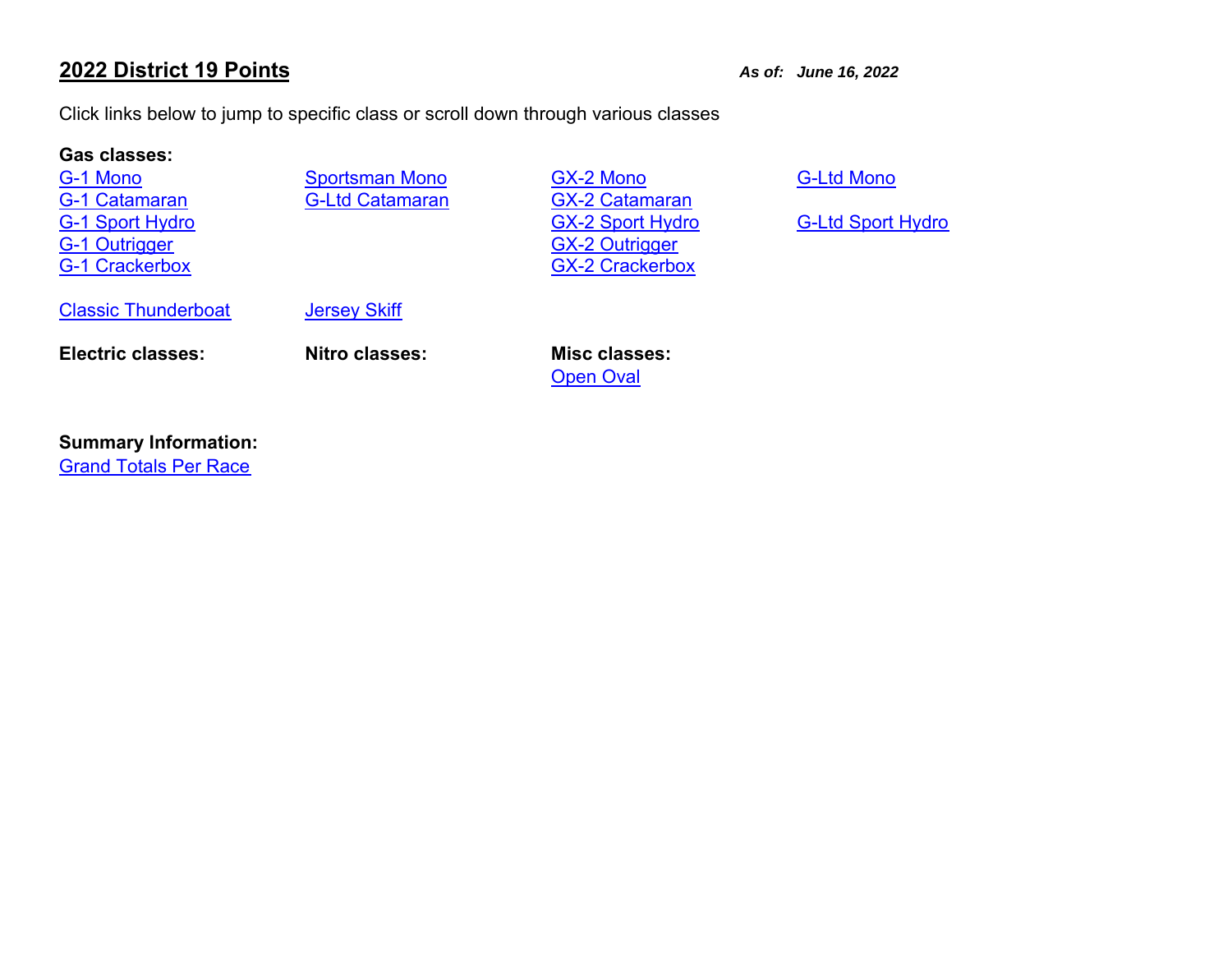| (return to top) |  |  |
|-----------------|--|--|
|                 |  |  |

(return to top) **Total** *Behind* **Feb 12-13 Mar 5-6** 

**Points** *Leader* **Havasu Las Vegas Tucson Apr 2-3** 

**May 14-15 Jun 11-12 Jul 16-17 Aug 13-14 Sep 10-11 Tempe Legg Lake Legg Lake Legg Lake Las Vegas**

#### **G-1 Mono** 100000

| 1  | Ron Fassl Jr           | 5115        | 0       | 1052             | 1069        | 1150             | 1125        | 719         |  |  |
|----|------------------------|-------------|---------|------------------|-------------|------------------|-------------|-------------|--|--|
|    | 2 Roger Pane           | 4675        | $-440$  | 1225             | 800         |                  | 1325        | 1325        |  |  |
|    | 3 Dave Hilton          | 4482        | $-633$  | 494              | 725         | 1194             | 1100        | 969         |  |  |
|    | 4 Wayde Bloedorn       | 4282        | $-833$  | 1125             | 1150        | 807              | 1200        |             |  |  |
| 5  | Shane Forrest          | 4261        | $-854$  | 825              | 821         | 927              | 1025        | 663         |  |  |
|    | 6 Lenny Blake          | 4238        | $-877$  | 1225             | 275         | 763              | 1225        | 750         |  |  |
| 7  | Tom Cinquegrani        | 3750        | $-1365$ | 1200             | 1050        |                  |             | 1500        |  |  |
|    | 8 Jeff Polan           | 3560        | $-1555$ | 694              | 894         | 746              | 419         | 807         |  |  |
|    | 9 Lonnie Straughan     | 3515        | $-1600$ | $\overline{575}$ | 675         | 621              | 1225        | 419         |  |  |
|    | 10 Bill Bridge         | 3469        | $-1646$ | 1050             | 925         | 775              | 719         |             |  |  |
|    | 11 Al Waters           | 3288        | $-1827$ | $\mathbf 0$      | 625         | 619              | 950         | 1094        |  |  |
|    | 12 Rich Taylor         | 2977        | $-2138$ | 775              | 725         | 1052             | 425         |             |  |  |
|    | 13 Michael Cinquegrani | 2971        | $-2144$ | 1094             | 1025        |                  |             | 852         |  |  |
|    | 14 Austin Motley       | 2788        | $-2327$ | 1125             | 650         | 494              | 219         | 300         |  |  |
|    | 15 David Siembor       | 2713        | $-2402$ | 469              | 1019        |                  | 450         | 775         |  |  |
|    | 16 Henry Oord          | 2032        | $-3083$ | 1194             | 838         |                  |             |             |  |  |
|    | 17 Steve Lopez         | 1957        | $-3158$ | 763              | 1194        |                  |             |             |  |  |
|    | 18 Dale Roberts        | 1825        | $-3290$ | $\mathbf 0$      | 425         |                  |             | 1400        |  |  |
|    | 19 Rodney Hubbard      | 1719        | $-3396$ |                  |             | 894              | 825         |             |  |  |
|    | 20 Jim Osborne         | 1675        | $-3440$ |                  | 450         | 1225             |             |             |  |  |
|    | 21 David Wale          | 1113        | $-4002$ | 694              |             |                  | 419         |             |  |  |
|    | 22 Gary Echito         | 1100        | $-4015$ |                  |             | 1100             | $\mathbf 0$ |             |  |  |
|    | 23 Russ Stark          | 975         | $-4140$ |                  |             |                  |             | 975         |  |  |
|    | 24 Richard Gregg       | 900         | $-4215$ |                  |             | $\overline{275}$ | 625         |             |  |  |
|    | 25 David Starr         | 727         | $-4388$ |                  |             | $\overline{727}$ |             |             |  |  |
|    | 26 Don Carpenter       | 719         | $-4396$ |                  |             |                  | 719         |             |  |  |
|    | 27 Bart Zuchichi       | 675         | $-4440$ |                  |             |                  | 675         |             |  |  |
|    | 28 Richard Romero      | 569         | $-4546$ |                  |             |                  | 569         |             |  |  |
|    | 29 Roger Stout         | 546         | $-4569$ |                  |             |                  |             | 546         |  |  |
|    | 30 Vince DiMatteo      | 508         | $-4607$ |                  |             |                  |             | 508         |  |  |
|    | 31 Shannon Muth        | 194         | $-4921$ |                  | $\mathbf 0$ | $\mathbf 0$      | 194         |             |  |  |
|    | 32 Eric Bourlet        | $\mathbf 0$ | $-5115$ | $\mathbf 0$      |             |                  |             |             |  |  |
|    | 33 Howard Welch        | $\mathbf 0$ | $-5115$ | $\overline{0}$   |             |                  |             |             |  |  |
|    | 34 Ken Boyle           | $\mathbf 0$ | $-5115$ |                  |             |                  |             | $\mathbf 0$ |  |  |
|    | 35 Mike Hercelinsky    | $\mathbf 0$ | $-5115$ |                  |             |                  |             | $\mathbf 0$ |  |  |
|    | 36 Mike Mooers         | $\pmb{0}$   | $-5115$ |                  | $\pmb{0}$   |                  |             |             |  |  |
| 37 |                        | 0           | $-5115$ |                  |             |                  |             |             |  |  |
|    |                        |             |         |                  |             |                  |             |             |  |  |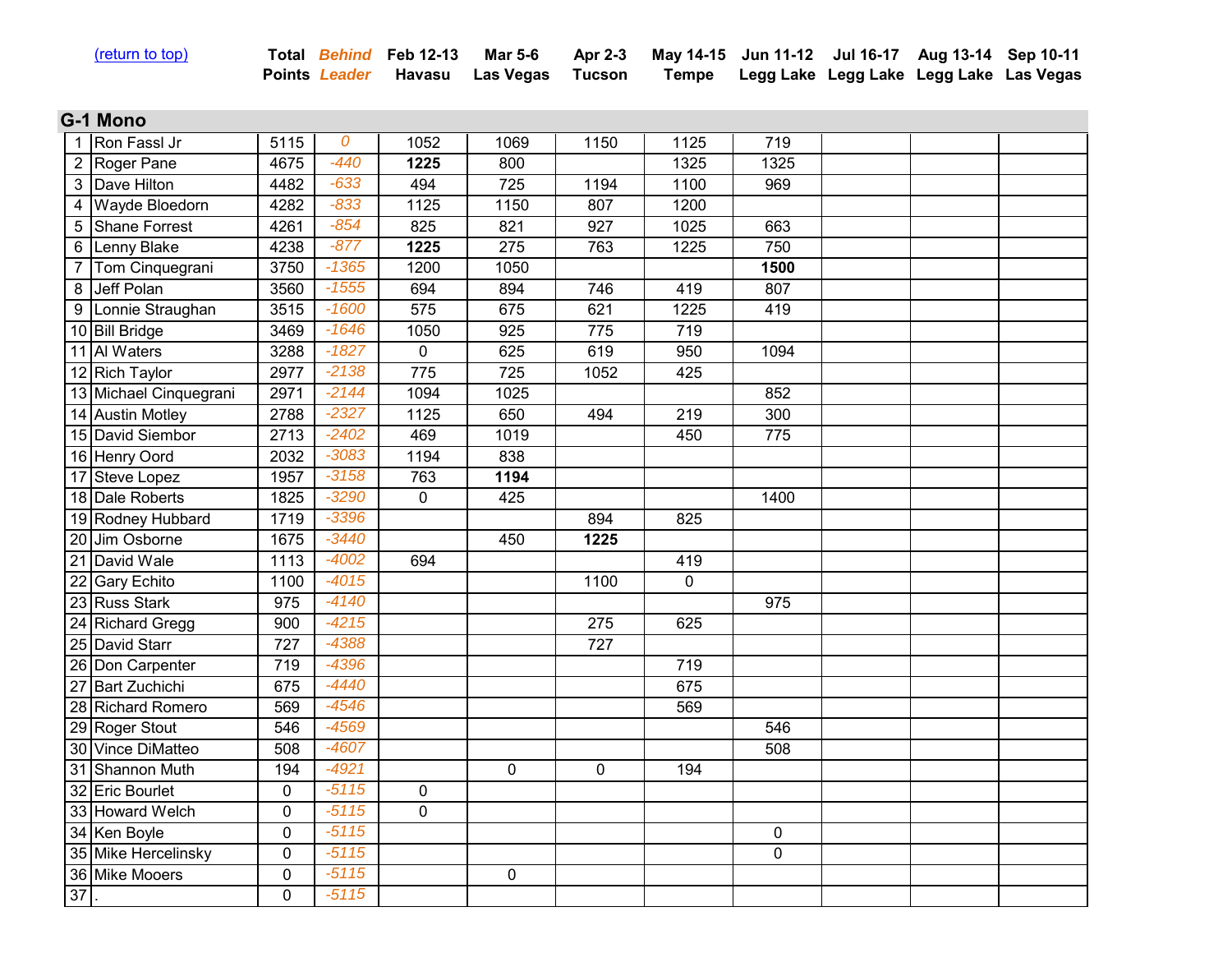| (return to top) |  |
|-----------------|--|
|                 |  |

| <u>(return to top)</u> |  | Total Behind Feb 12-13 Mar 5-6 Apr 2-3 May 14-15 Jun 11-12 Jul 16-17 Aug 13-14 Sep 10-11 |  |  |  |
|------------------------|--|------------------------------------------------------------------------------------------|--|--|--|
|                        |  | Points Leader Havasu Las Vegas Tucson Tempe Legg Lake Legg Lake Legg Lake Las Vegas      |  |  |  |

#### **G-1 Catamaran 1000000000000000**

|        | Ron Fassl Jr          | 5469 | 0       | 1300        | 1025        | 725  | 1225         | 1194 |  |  |
|--------|-----------------------|------|---------|-------------|-------------|------|--------------|------|--|--|
| 2      | Roger Pane            | 5050 | $-419$  | 1200        | 1600        |      | 1050         | 1200 |  |  |
|        | 3 Bill Bridge         | 3975 | $-1494$ | 1225        | 850         | 950  | 950          |      |  |  |
|        | <b>Mario Hutchins</b> | 2403 | $-3066$ | 0           | 950         | 477  | 244          | 732  |  |  |
|        | 5 Lenny Blake         | 2394 | $-3075$ |             | $\Omega$    | 1369 |              | 1025 |  |  |
|        | 6 Shannon Muth        | 2344 | $-3125$ |             | 325         | 419  | 1600         |      |  |  |
|        | David Wale            | 2252 | $-3217$ | 1300        |             |      | 952          |      |  |  |
|        | 8 Rich Taylor         | 1644 | $-3825$ | 425         | $\mathbf 0$ | 425  | 794          |      |  |  |
|        | 9 Scott Nalley        | 1300 | $-4169$ |             |             |      |              | 1300 |  |  |
|        | 10 Rodney Hubbard     | 1025 | $-4444$ |             |             | 1025 |              |      |  |  |
|        | 11 Steve Lopez        | 875  | $-4594$ | 875         |             |      |              |      |  |  |
|        | 12 Kevin Mohr         | 769  | $-4700$ |             |             |      |              | 769  |  |  |
|        | 13 Jim Feener         | 750  | $-4719$ |             |             |      |              | 750  |  |  |
|        | 14 Robert Eye         | 750  | $-4719$ | $\mathbf 0$ | 750         |      |              |      |  |  |
|        | 15 Mike Hercelinsky   | 677  | $-4792$ |             |             |      |              | 677  |  |  |
|        | 16 Richard Gregg      | 652  | $-4817$ |             |             | 652  |              |      |  |  |
|        | 17 Cole Forrest       | 638  | $-4831$ |             |             | 219  | 419          |      |  |  |
|        | 18 Justin Terpstra    | 619  | $-4850$ | 619         |             |      |              |      |  |  |
|        | 19 Rey Garcia         | 494  | $-4975$ |             |             |      |              | 494  |  |  |
|        | 20 Don Carpenter      | 375  | $-5094$ |             |             | 375  |              |      |  |  |
|        | 21 Irish Hawkins      | 375  | $-5094$ |             |             | 375  | $\mathbf{0}$ |      |  |  |
|        | 22 Mark Rehling       | 363  | $-5106$ |             |             |      | 363          |      |  |  |
|        | 23 Raul Escutia       | 352  | $-5117$ |             |             |      |              | 352  |  |  |
|        | 24 Frank Braun        | 350  | $-5119$ |             |             | 350  |              |      |  |  |
|        | 25 Mike Mooers        | 350  | $-5119$ |             | 350         |      |              |      |  |  |
|        | 26 Richard Romero     | 194  | $-5275$ |             |             |      | 194          |      |  |  |
|        | 27 Peyton Hilton      | 0    | $-5469$ |             | 0           |      |              |      |  |  |
|        | 28 Team Holland       | 0    | $-5469$ |             | $\mathbf 0$ |      |              |      |  |  |
| $29$ . |                       | 0    | $-5469$ |             |             |      |              |      |  |  |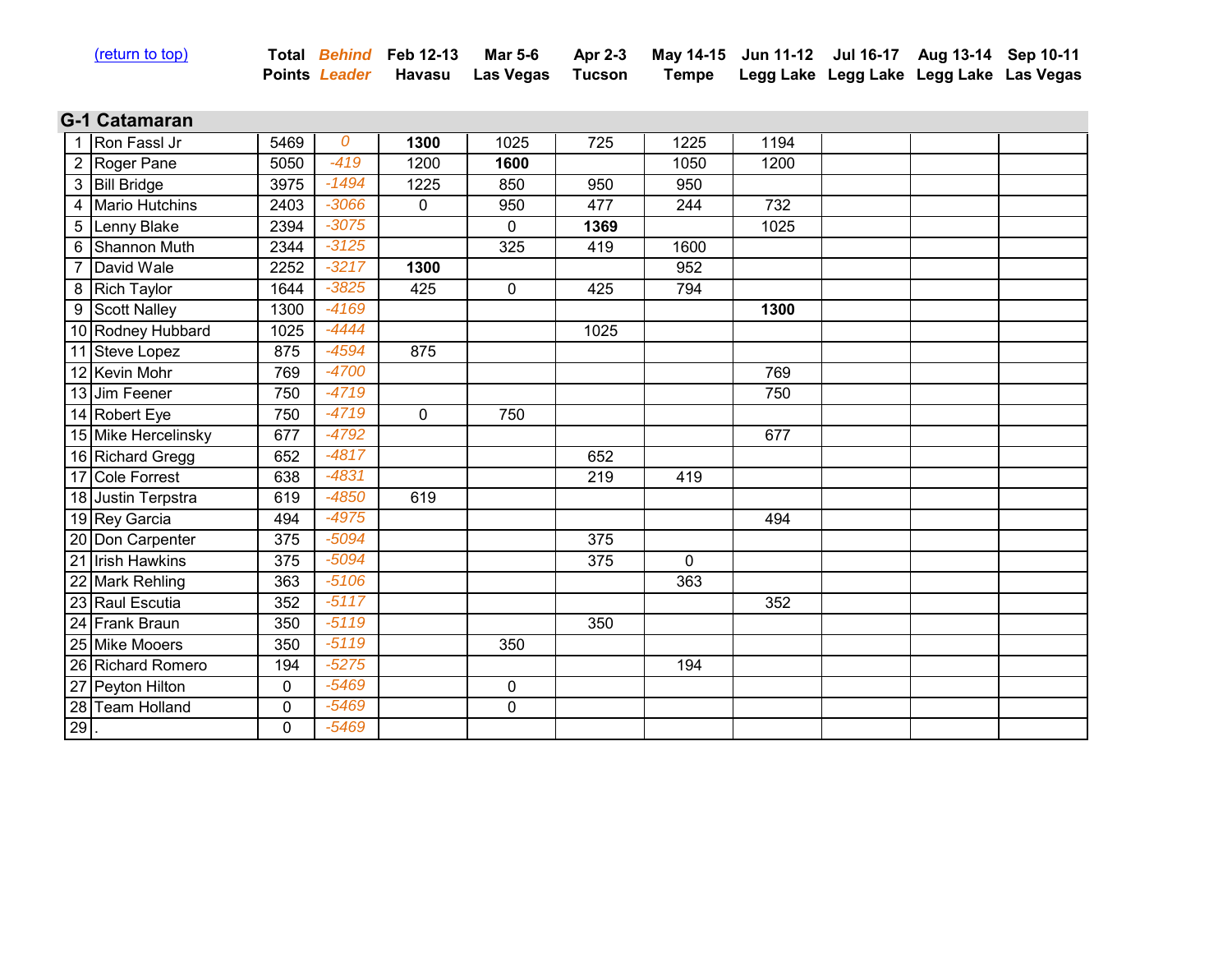| (return to top) |  |  |
|-----------------|--|--|
|                 |  |  |

| <u>(return to top)</u> |  | Total Behind Feb 12-13 Mar 5-6 Apr 2-3 May 14-15 Jun 11-12 Jul 16-17 Aug 13-14 Sep 10-11 |  |  |  |
|------------------------|--|------------------------------------------------------------------------------------------|--|--|--|
|                        |  | Points Leader Havasu Las Vegas Tucson Tempe Legg Lake Legg Lake Legg Lake Las Vegas      |  |  |  |

# **G-1 Sport Hydro**

|                | 1 Al Waters          | 4688        | 0       | 1500        | 1225        | 1100           | $\mathbf 0$      | 863       |  |  |
|----------------|----------------------|-------------|---------|-------------|-------------|----------------|------------------|-----------|--|--|
|                | 2 Rich Taylor        | 3438        | $-1250$ | 625         | 794         | 994            | 1025             |           |  |  |
|                | 3 Rylee Hilton       | 3244        | $-1444$ |             | 675         | 1000           | 994              | 575       |  |  |
|                | 4 Dale Roberts       | 3000        | $-1688$ | 0           | 1500        |                |                  | 1500      |  |  |
|                | 5 Martin Herring     | 2900        | $-1788$ |             |             | 1400           | 1500             |           |  |  |
|                | 6 Mario Hutchins     | 2688        | $-2000$ | 275         | 244         | 475            | 1050             | 644       |  |  |
| 7              | Tom Cinquegrani      | 2600        | $-2088$ | 450         | 1025        |                |                  | 1125      |  |  |
|                | 8 Jeff Polan         | 2038        | $-2650$ |             | 900         | 919            | 219              |           |  |  |
|                | 9 Roger Pane         | 1925        | $-2763$ | 325         |             |                |                  | 1600      |  |  |
|                | 10 Henry Oord        | 1400        | $-3288$ | 825         | 575         |                |                  |           |  |  |
|                | 11 Shannon Muth      | 1369        | $-3319$ |             | 550         | 194            | 625              |           |  |  |
|                | 12 Rodney Hubbard    | 1300        | $-3388$ |             |             | 275            | 1025             |           |  |  |
|                | 13 Gordon DeVos      | 1225        | $-3463$ | 1225        |             | $\mathbf 0$    |                  |           |  |  |
|                | 14 Dave Hilton       | 825         | $-3863$ | 825         |             |                |                  |           |  |  |
|                | 15 Scott Nalley      | 650         | $-4038$ |             |             |                |                  | 650       |  |  |
|                | 16 David Starr       | 619         | $-4069$ |             |             | 619            |                  |           |  |  |
|                | 17 Glen Yoder        | 594         | $-4094$ |             | 219         | 375            |                  |           |  |  |
|                | 18 Don Carpenter     | 500         | $-4188$ |             |             |                | 500              |           |  |  |
|                | 19 Steve Lopez       | 375         | $-4313$ | 375         | $\mathbf 0$ |                |                  |           |  |  |
|                | 20 Henry Velasco     | 325         | $-4363$ |             |             |                |                  | 325       |  |  |
|                | 21 Howard Welch      | $\pmb{0}$   | $-4688$ | 0           |             |                |                  |           |  |  |
|                | 22 Jim Feener        | $\pmb{0}$   | $-4688$ |             |             |                |                  | $\pmb{0}$ |  |  |
| 23             |                      | $\mathbf 0$ | $-4688$ |             |             |                |                  |           |  |  |
|                | <b>G-1 Outrigger</b> |             |         |             |             |                |                  |           |  |  |
|                | 1 Calvin Motley      | 4150        | 0       |             | 650         | 1425           | 1225             | 850       |  |  |
|                | 2 Jeff Polan         | 4107        | $-43$   | 950         | 725         | 750            | 1094             | 588       |  |  |
|                | 3 Ron Fassl Jr       | 3702        | $-448$  | 425         | 750         | 1225           | 650              | 652       |  |  |
| 4              | <b>Karl Morse</b>    | 2125        | $-2025$ | 1125        |             | 300            | 700              |           |  |  |
|                | 5 Rylee Hilton       | 1844        | $-2306$ | 850         |             |                | 994              |           |  |  |
|                | 6 Bill Bridge        | 1675        | $-2475$ |             | 925         | 750            |                  |           |  |  |
| $\overline{7}$ | Dale Roberts         | 1600        | $-2550$ |             |             |                |                  | 1600      |  |  |
|                | 8 Jim Foster         | 1546        | $-2604$ |             | 194         | 625            | $\overline{727}$ |           |  |  |
|                | 9 Robert Eye         | 1100        | $-3050$ | $\mathbf 0$ | 1100        |                |                  |           |  |  |
|                | 10 Roger Pane        | 1100        | $-3050$ |             |             |                | 1100             |           |  |  |
|                | 11 Rodney Hubbard    | 825         | $-3325$ |             |             | $\overline{0}$ | 825              |           |  |  |
|                | 12 Mike Mooers       | 725         | $-3425$ |             | 725         |                |                  |           |  |  |
|                | 13 Henry Velasco     | 575         | $-3575$ |             |             |                |                  | 575       |  |  |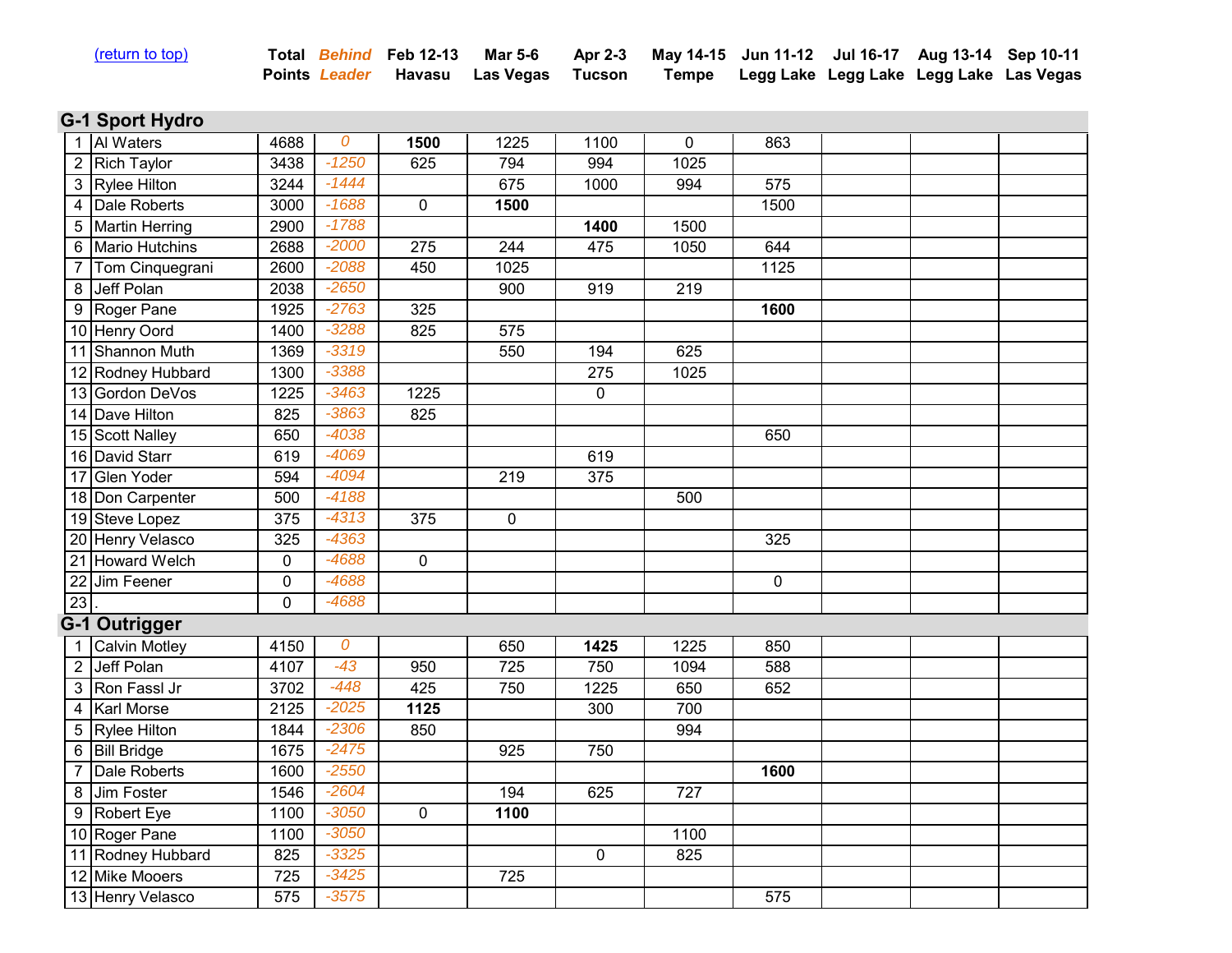| <u>(return to top)</u> |  | Total Behind Feb 12-13 Mar 5-6 Apr 2-3 May 14-15 Jun 11-12 Jul 16-17 Aug 13-14 Sep 10-11 |  |  |  |
|------------------------|--|------------------------------------------------------------------------------------------|--|--|--|
|                        |  | Points Leader Havasu Las Vegas Tucson Tempe Legg Lake Legg Lake Legg Lake Las Vegas      |  |  |  |

|         | 14 Mark Rehling  | 250 | -3900   |     | 250 |     |  |  |
|---------|------------------|-----|---------|-----|-----|-----|--|--|
|         | 15 Peyton Hilton | 219 | $-3931$ | 219 |     |     |  |  |
|         | 16 Don Maher     | 127 | -4023   |     |     | 127 |  |  |
|         | 18 Todd Wagner   |     | -4150   |     |     |     |  |  |
| $171$ . |                  |     | -4150   |     |     |     |  |  |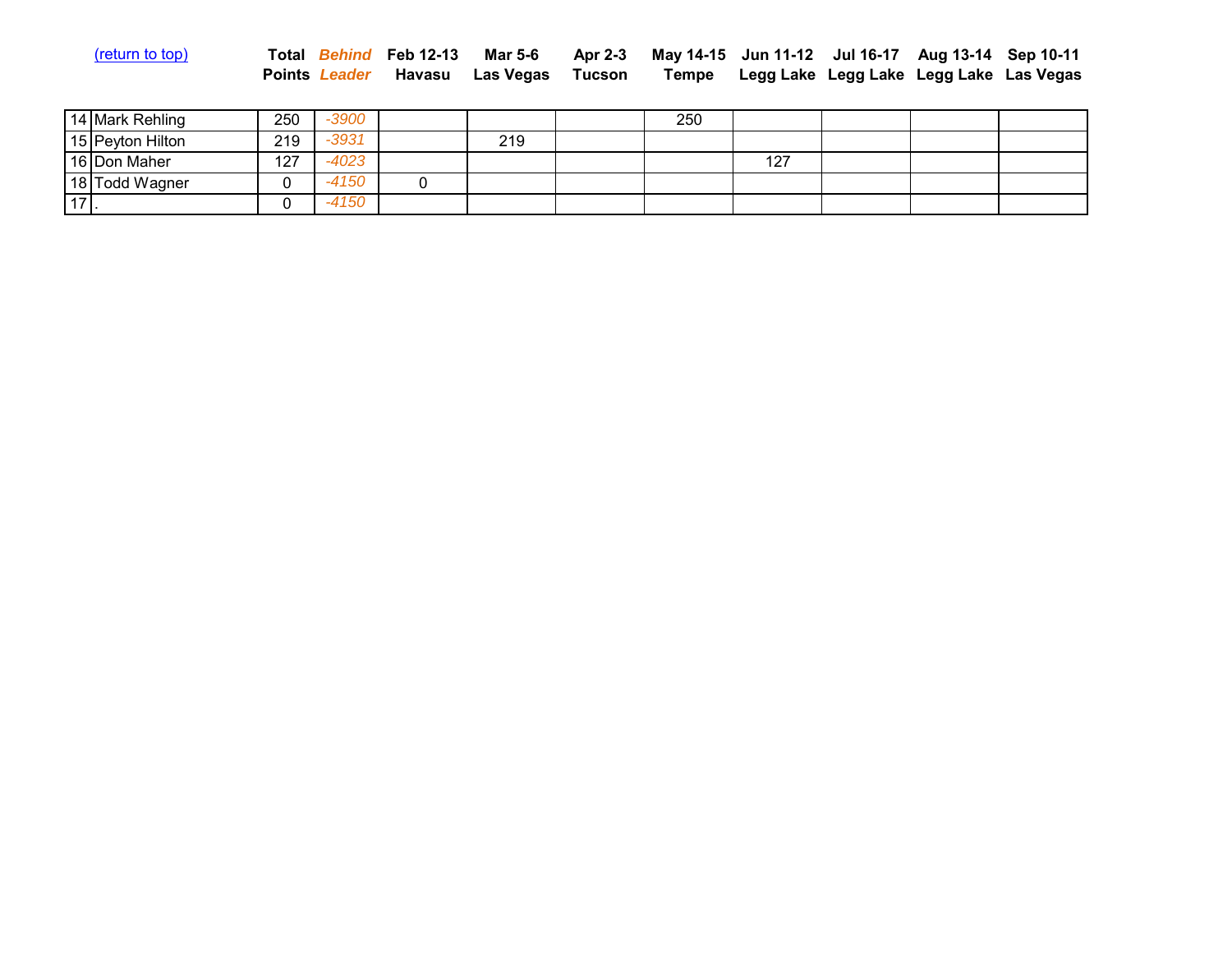|  |  | (return to top) |
|--|--|-----------------|
|  |  |                 |

| <u>(return to top)</u> |  | Total Behind Feb 12-13 Mar 5-6 Apr 2-3 May 14-15 Jun 11-12 Jul 16-17 Aug 13-14 Sep 10-11 |                                               |  |  |
|------------------------|--|------------------------------------------------------------------------------------------|-----------------------------------------------|--|--|
|                        |  | Points <i>Leader</i> Havasu Las-Vegas Tucson                                             | Tempe Legg Lake Legg Lake Legg Lake Las Vegas |  |  |

### **G-1 Crackerbox** 100000

|                | Shane Forrest         | 5394 | 0       | 1125        | 675  | 1369        | 825         | 1400        |  |  |
|----------------|-----------------------|------|---------|-------------|------|-------------|-------------|-------------|--|--|
|                | 2 Lonnie Straughan    | 4702 | $-692$  | 850         | 952  | 625         | 875         | 1400        |  |  |
|                | 3 Bill Duffner        | 2819 | $-2575$ | 1094        |      | 500         | 1225        |             |  |  |
| $4 \mid$       | Tom Cinquegrani       | 1994 | $-3400$ | 475         | 875  |             |             | 644         |  |  |
|                | 5 Pete Markese        | 1275 | $-4119$ |             | 1025 |             |             | 250         |  |  |
|                | 6 Dave Hilton         | 850  | $-4544$ |             |      |             | 850         |             |  |  |
|                | <b>Richard Romero</b> | 763  | $-4631$ |             | 763  |             |             |             |  |  |
|                | 8 Gary Echito         | 650  | $-4744$ |             |      | 650         | $\mathbf 0$ |             |  |  |
|                | 9 Justin Terpstra     | 644  | $-4750$ | 644         |      |             |             |             |  |  |
|                | 10 Richard Gregg      | 444  | $-4950$ |             |      | 444         |             |             |  |  |
|                | 11 Rylee Hilton       | 0    | $-5394$ |             |      |             |             | $\mathbf 0$ |  |  |
| 12             |                       | 0    | $-5394$ |             |      |             |             |             |  |  |
|                | <b>Sportsman Mono</b> |      |         |             |      |             |             |             |  |  |
|                | <b>Rylee Hilton</b>   | 6419 | 0       | 1400        | 650  | 1500        | 1500        | 1369        |  |  |
|                | 2 Calvin Motley       | 5150 | $-1269$ | 1050        | 1600 | 850         | 1025        | 625         |  |  |
|                | 3 Cole Forrest        | 3594 | $-2825$ | 1125        | 850  | 300         | 475         | 844         |  |  |
|                | 4 PJ Foster           | 2594 | $-3825$ | 550         | 625  | 869         | 550         |             |  |  |
|                | 5 Art Grunow          | 2444 | $-3975$ |             | 1050 | $\mathbf 0$ | 975         | 419         |  |  |
|                | 6 Brian Litherland    | 2425 | $-3994$ |             |      | 1300        | 1125        |             |  |  |
|                | <b>Richard Romero</b> | 1425 | $-4994$ |             | 1425 |             |             |             |  |  |
|                | 8 Vince DiMatteo      | 1413 | $-5006$ |             | 650  |             | 763         |             |  |  |
| 9 <sup>1</sup> | Team Insane           | 1169 | $-5250$ |             |      |             |             | 1169        |  |  |
|                | 10 Mark Berry         | 1100 | $-5319$ |             |      | 1100        |             |             |  |  |
|                | 11 Carsin Terpstra    | 925  | $-5494$ | 925         |      |             |             |             |  |  |
|                | 12 Bill Webber        | 894  | $-5525$ | 894         |      |             |             |             |  |  |
|                | 13 Jason Neves        | 850  | $-5569$ |             |      |             | 850         |             |  |  |
|                | 14 Todd Wagner        | 825  | $-5594$ | 825         |      |             |             |             |  |  |
|                | 15 Al Malik           | 700  | $-5719$ |             |      | 700         |             |             |  |  |
|                | 16 Frank Braun        | 388  | $-6031$ | $\mathbf 0$ |      | 388         |             |             |  |  |
|                | 17 Carson Slatter     | 0    | $-6419$ |             |      |             |             | $\mathbf 0$ |  |  |
|                | 18 Glen Yoder         | 0    | $-6419$ |             |      | $\mathbf 0$ |             |             |  |  |
| $19$ .         |                       | 0    | $-6419$ |             |      |             |             |             |  |  |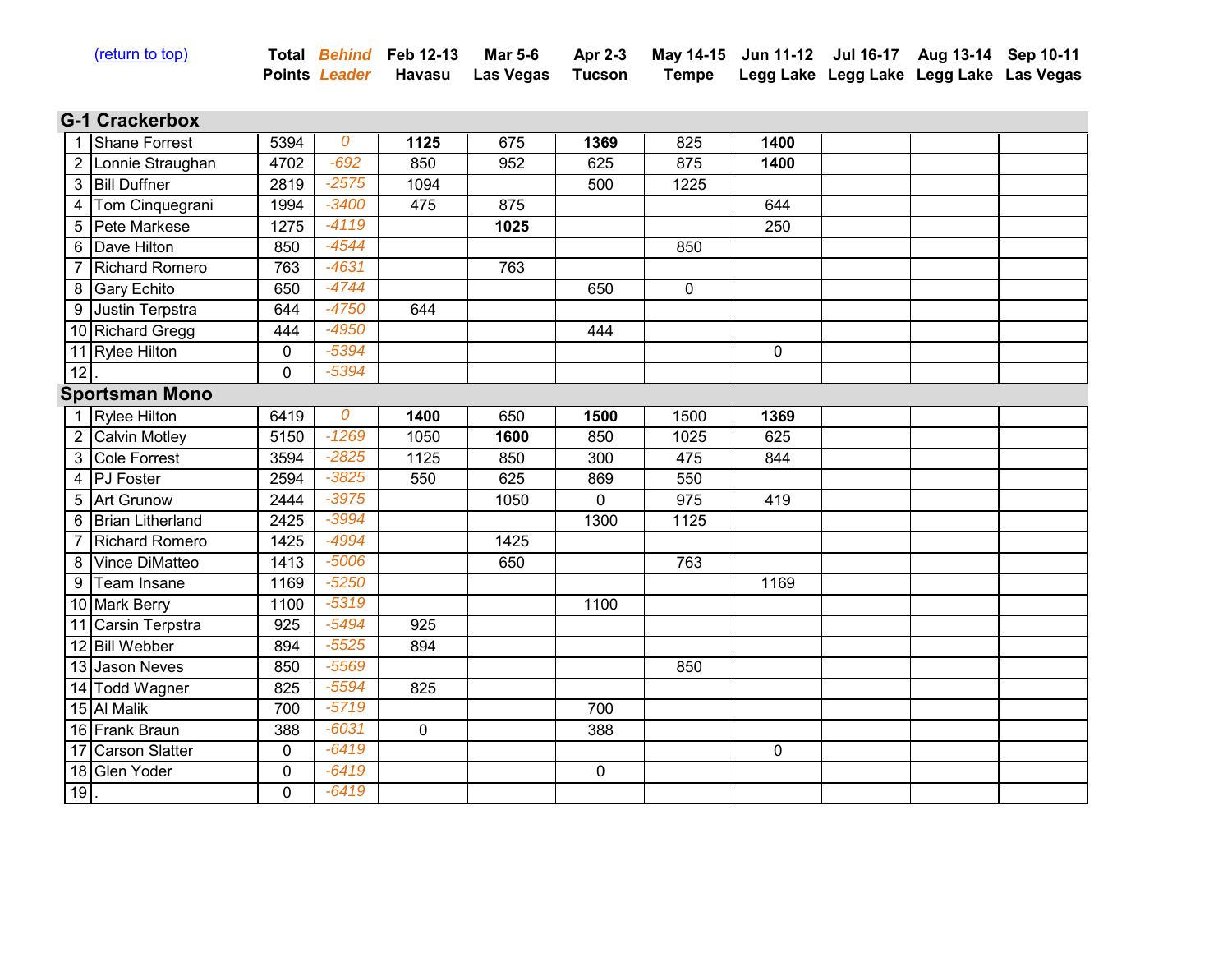| (return to top) |  |  |
|-----------------|--|--|
|                 |  |  |
|                 |  |  |

| <u>(return to top)</u> |  | Total Behind Feb 12-13 Mar 5-6 Apr 2-3 May 14-15 Jun 11-12 Jul 16-17 Aug 13-14 Sep 10-11 |  |  |  |
|------------------------|--|------------------------------------------------------------------------------------------|--|--|--|
|                        |  | Points Leader Havasu Las Vegas Tucson Tempe Legg Lake Legg Lake Legg Lake Las Vegas      |  |  |  |

## **G-Ltd Catamaran 1000000**

|                | David Siembor         | 4088         | 0       | 1169        | 494         | 1500        | 925         |      |  |  |
|----------------|-----------------------|--------------|---------|-------------|-------------|-------------|-------------|------|--|--|
|                | 2   Karl Morse        | 2694         | $-1394$ | 619         |             | 950         | 1125        |      |  |  |
|                | 3 Glen Yoder          | 2396         | $-1692$ | 402         | 575         | 775         | 644         |      |  |  |
| 4              | Carsin Terpstra       | 1500         | $-2588$ | 1500        | $\Omega$    |             |             |      |  |  |
|                | 5 Richard Romero      | 1390         | $-2698$ |             | 1094        | $\mathbf 0$ | 296         |      |  |  |
| 6              | Dale Roberts          | 1269         | $-2819$ | $\mathbf 0$ | 1269        |             |             |      |  |  |
|                | Dave Hilton           | 1225         | $-2863$ |             |             |             | 1225        |      |  |  |
| 8              | <b>Gerald Deuby</b>   | 469          | $-3619$ | 469         |             |             |             |      |  |  |
|                | 9 Cole Forrest        | 400          | $-3688$ |             | 400         |             |             |      |  |  |
|                | 10 Kevin Tomas        | 194          | $-3894$ |             |             | 194         |             |      |  |  |
|                | 11 Ray Presnall       | 0            | $-4088$ |             |             |             | $\mathbf 0$ |      |  |  |
| 12             |                       | $\mathbf{0}$ | $-4088$ |             |             |             |             |      |  |  |
|                | <b>Jersey Skiff</b>   |              |         |             |             |             |             |      |  |  |
|                | 1 Shane Forrest       | 4350         | 0       | 700         | 750         |             | 1400        | 1500 |  |  |
|                | 2 Lonnie Straughan    | 4325         | $-25$   |             | 1325        | 1500        | 1225        | 275  |  |  |
|                | 3 Lenny Blake         | 4113         | $-237$  |             | 619         | 1300        | 1125        | 1069 |  |  |
|                | 4 Richard Sekigawa    | 3825         | $-525$  | 825         | 1225        |             | 1500        | 275  |  |  |
|                | 5 PJ Foster           | 2800         | $-1550$ | 1025        | 775         | 700         | 300         |      |  |  |
|                | 6 Richard Gregg       | 919          | $-3431$ |             |             |             | 919         |      |  |  |
| $\overline{7}$ | Al Waters             | 894          | $-3456$ |             | 894         |             |             |      |  |  |
| 8              | Team Insane           | 450          | $-3900$ |             |             |             |             | 450  |  |  |
| 9              | Wayne Morgan          | 250          | $-4100$ |             | $\mathbf 0$ | 0           | 250         |      |  |  |
|                | 10 Frank Braun        | 0            | $-4350$ | $\mathbf 0$ |             | $\mathbf 0$ |             |      |  |  |
|                | <b>Richard Romero</b> | $\pmb{0}$    | $-4350$ | $\mathbf 0$ | $\Omega$    |             |             |      |  |  |
| 12             |                       | 0            | $-4350$ |             |             |             |             |      |  |  |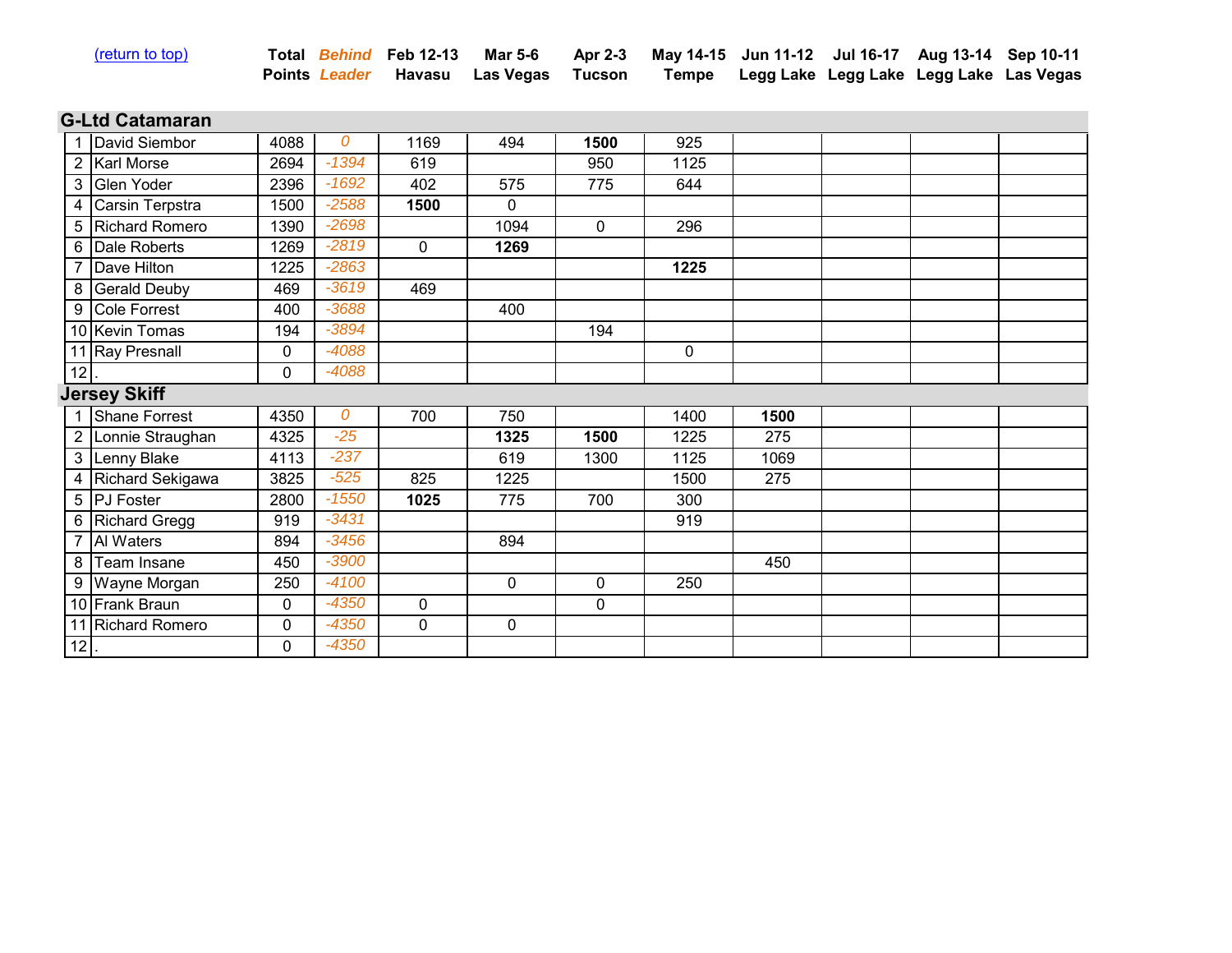| (return to top |  |
|----------------|--|
|                |  |

| <u>(return to top)</u> |  | Total Behind Feb 12-13 Mar 5-6 Apr 2-3 May 14-15 Jun 11-12 Jul 16-17 Aug 13-14 Sep 10-11 |                                                      |  |  |
|------------------------|--|------------------------------------------------------------------------------------------|------------------------------------------------------|--|--|
|                        |  | Points <i>Leader</i> Havasu Las Vegas Tucson                                             | <b>Tempe</b> Legg Lake Legg Lake Legg Lake Las Vegas |  |  |

#### **Classic Thunderboat** 100000

|        | Dave Hilton           | 4944        | 0       | 1325        | 444  | 1400        | 850  | 925  |  |  |
|--------|-----------------------|-------------|---------|-------------|------|-------------|------|------|--|--|
|        | 2 Richard Sekigawa    | 4019        | $-925$  | 519         | 950  |             | 1400 | 1150 |  |  |
|        | 3 Michael Cinquegrani | 3175        | $-1769$ | 1325        | 650  |             |      | 1200 |  |  |
|        | 4 Bill Duffner        | 2344        | $-2600$ | 1100        |      | 894         | 350  |      |  |  |
|        | 5 Don Carpenter       | 2294        | $-2650$ |             |      | 1125        | 1169 |      |  |  |
|        | 6 Martin Herring      | 2169        | $-2775$ |             |      | 769         | 1400 |      |  |  |
|        | 7 Karl Morse          | 2044        | $-2900$ | 1225        |      |             | 819  |      |  |  |
|        | 8 Caleb Bounds        | 1940        | $-3004$ | 775         | 346  | 819         |      | 0    |  |  |
|        | 9 Ken Boyle           | 1225        | $-3719$ |             |      |             |      | 1225 |  |  |
|        | 10 Roger Pane         | 1225        | $-3719$ |             | 1225 |             |      |      |  |  |
|        | 11 Mark Berry         | 1150        | $-3794$ |             |      | 1150        |      |      |  |  |
|        | 12 Jason Neves        | 1100        | $-3844$ |             |      | 850         | 250  |      |  |  |
|        | 13 Kevin Mohr         | 1075        | $-3869$ |             |      |             |      | 1075 |  |  |
|        | 14 Raul Escutia       | 1038        | $-3906$ |             |      |             |      | 1038 |  |  |
|        | 15 Rey Garcia         | 725         | $-4219$ |             |      |             |      | 725  |  |  |
|        | 16 Shane Forrest      | 638         | $-4306$ | 638         |      |             |      |      |  |  |
|        | 17 David Starr        | 575         | $-4369$ |             |      | 575         |      |      |  |  |
|        | 18 Bill Webber        | 527         | $-4417$ | 527         |      |             |      |      |  |  |
|        | 19 Pete Markese       | 484         | $-4460$ |             | 290  |             |      | 194  |  |  |
|        | 20 Gordon DeVos       | 127         | $-4817$ | 127         |      | $\mathbf 0$ |      |      |  |  |
|        | 21 Don Maher          | $\mathbf 0$ | $-4944$ |             |      |             |      | 0    |  |  |
|        | 22 Glen Yoder         | $\mathbf 0$ | $-4944$ |             |      |             | 0    |      |  |  |
|        | 23 Greg Reed          | $\mathbf 0$ | $-4944$ | $\mathbf 0$ |      |             |      |      |  |  |
|        | 24 Russ Stark         | $\mathbf 0$ | $-4944$ |             |      |             |      | 0    |  |  |
| $25$ . |                       | 0           | $-4944$ |             |      |             |      |      |  |  |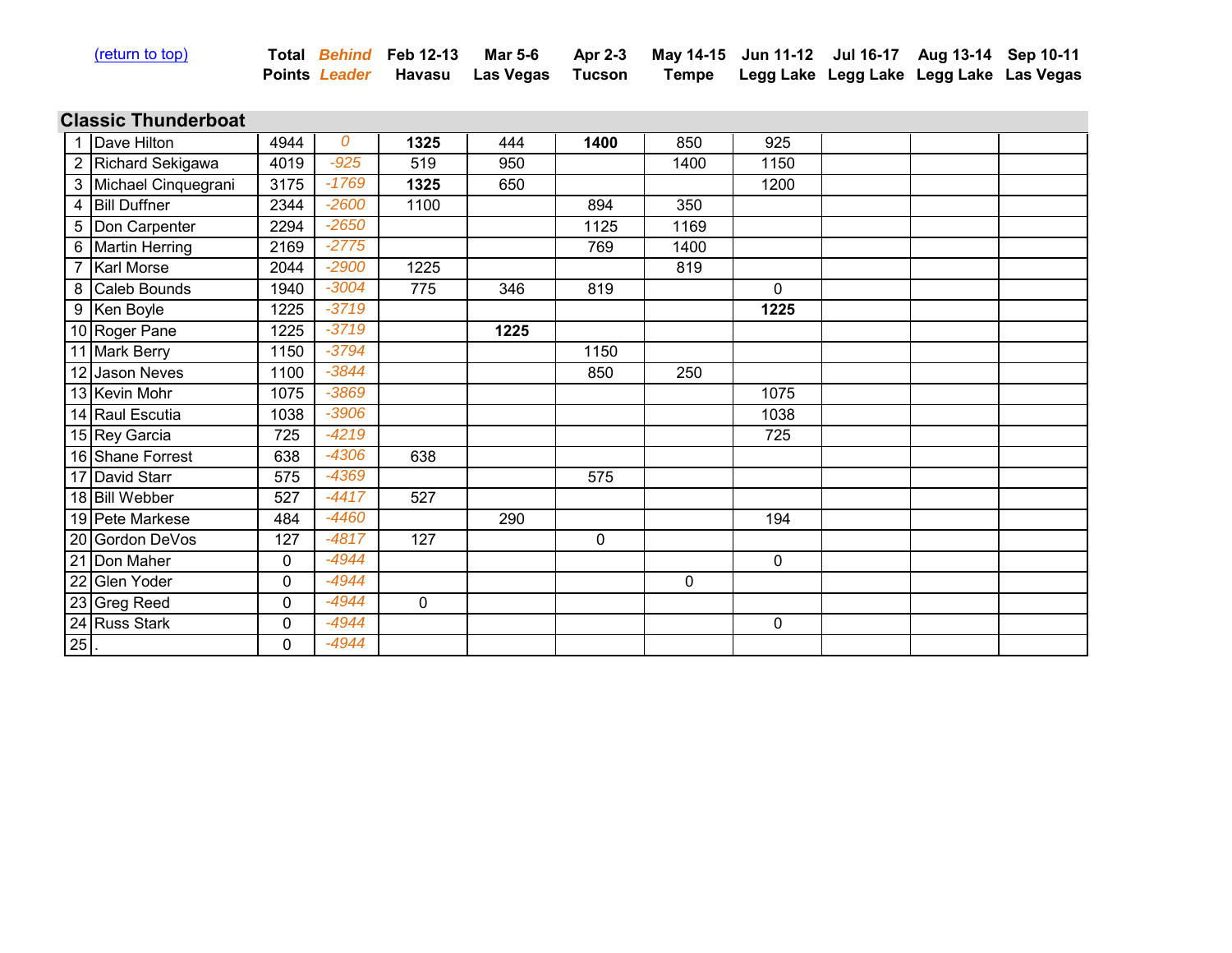|  | (return to top) |  | Total |
|--|-----------------|--|-------|
|--|-----------------|--|-------|

|  | Total Behind Feb 12-13 Mar 5-6 Apr 2-3 May 14-15 Jun 11-12 Jul 16-17 Aug 13-14 Sep 10-11 |                                               |  |  |
|--|------------------------------------------------------------------------------------------|-----------------------------------------------|--|--|
|  | Points Leader Havasu Las Vegas Tucson                                                    | Tempe Legg Lake Legg Lake Legg Lake Las Vegas |  |  |

#### **GX-2 Mono** 100000

|    | Roger Pane            | 5850        | $\overline{0}$ | 1600        | 1050        |      | 1600        | 1600        |  |  |
|----|-----------------------|-------------|----------------|-------------|-------------|------|-------------|-------------|--|--|
|    | 2 Ron Fassl Jr        | 4544        | $-1306$        | 1069        | 850         | 1125 | 375         | 1125        |  |  |
|    | 3 Dave Hilton         | 4532        | $-1318$        | 725         | 1200        | 1225 | 863         | 519         |  |  |
|    | 4 Lenny Blake         | 4178        | $-1672$        | 619         | 550         | 821  | 1150        | 1038        |  |  |
| 5  | Shannon Muth          | 3825        | $-2025$        |             | 1500        | 1225 | 1100        |             |  |  |
|    | 6 Michael Cinquegrani | 3521        | $-2329$        | 1169        | 1225        |      |             | 1127        |  |  |
|    | <b>Rich Taylor</b>    | 3438        | $-2412$        | 950         | 975         | 519  | 994         |             |  |  |
|    | 8 Jeff Polan          | 3270        | $-2580$        | 719         | 519         | 1050 | 250         | 732         |  |  |
|    | 9 Bill Duffner        | 3200        | $-2650$        | 950         |             | 1125 | 1125        |             |  |  |
|    | 10 Dale Roberts       | 3025        | $-2825$        | $\mathbf 0$ | 1600        |      |             | 1425        |  |  |
|    | 11 Shane Forrest      | 2890        | $-2960$        | 300         | 588         | 575  | 550         | 877         |  |  |
|    | 12 Lonnie Straughan   | 2832        | $-3018$        | 375         | 588         | 825  | 625         | 419         |  |  |
|    | 13 Al Waters          | 2696        | $-3154$        | 0           | 275         | 621  | 650         | 1150        |  |  |
|    | 14 Wayde Bloedorn     | 2613        | $-3237$        | 850         | 844         | 919  | $\mathbf 0$ |             |  |  |
|    | 15 Tom Cinquegrani    | 2350        | $-3500$        | 1025        | 750         |      |             | 575         |  |  |
|    | 16 Rodney Hubbard     | 1944        | $-3906$        |             |             | 1250 | 694         |             |  |  |
|    | 17 Bill Bridge        | 1938        | $-3912$        | 275         | 750         | 588  | 325         |             |  |  |
|    | 18 Jim Osborne        | 1802        | $-4048$        |             | 1125        | 677  |             |             |  |  |
|    | 19 Henry Oord         | 1638        | $-4212$        | 844         | 794         |      |             |             |  |  |
|    | 20 Vince DiMatteo     | 1325        | $-4525$        |             |             |      |             | 1325        |  |  |
|    | 21 Richard Gregg      | 1307        | $-4543$        |             |             | 444  | 863         |             |  |  |
|    | 22 Steve Lopez        | 1294        | $-4556$        | 475         | 819         |      |             |             |  |  |
|    | 23 David Wale         | 1194        | $-4656$        | 719         |             |      | 475         |             |  |  |
|    | 24 Rey Garcia         | 525         | $-5325$        |             |             |      |             | 525         |  |  |
|    | 25 Mike Mooers        | 296         | $-5554$        |             | $\mathbf 0$ |      |             | 296         |  |  |
|    | 26 Hefner Racing      | 275         | $-5575$        |             |             |      | 275         |             |  |  |
|    | 27 Caleb Bounds       | $\mathbf 0$ | $-5850$        |             |             |      |             |             |  |  |
|    | 28 Pete Markese       | $\mathbf 0$ | $-5850$        |             |             |      |             |             |  |  |
|    | 29 Richard Romero     | $\mathbf 0$ | $-5850$        |             |             |      | $\mathbf 0$ |             |  |  |
|    | 30 Richard Sekigawa   | $\mathbf 0$ | $-5850$        |             |             |      |             |             |  |  |
|    | 31 Russ Stark         | $\pmb{0}$   | $-5850$        |             |             |      |             | $\mathbf 0$ |  |  |
| 32 | <b>Team Holland</b>   | $\pmb{0}$   | $-5850$        |             | $\mathbf 0$ |      |             |             |  |  |
| 33 |                       | 0           | $-5850$        |             |             |      |             |             |  |  |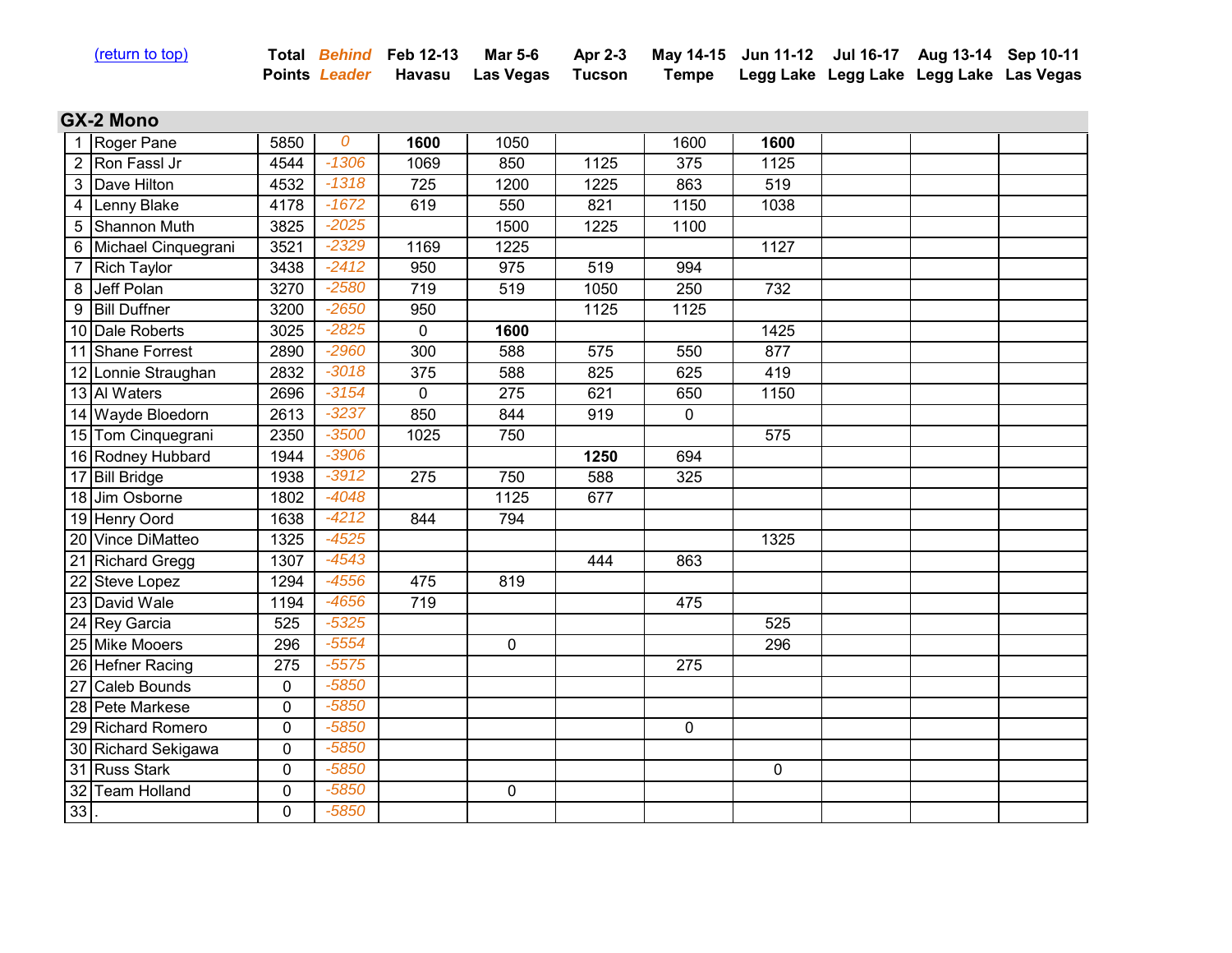| (return to top) |
|-----------------|

| <u>(return to top)</u> |  | Total Behind Feb 12-13 Mar 5-6 Apr 2-3 May 14-15 Jun 11-12 Jul 16-17 Aug 13-14 Sep 10-11 |                                               |  |  |
|------------------------|--|------------------------------------------------------------------------------------------|-----------------------------------------------|--|--|
|                        |  | Points Leader Havasu Las Vegas Tucson                                                    | Tempe Legg Lake Legg Lake Legg Lake Las Vegas |  |  |

### **GX-2 Catamaran 10000000**

|                | Ron Fassl Jr          | 5519        | $\overline{0}$ | 719         | 775         | 1400 | 1400             | 1225             |  |  |
|----------------|-----------------------|-------------|----------------|-------------|-------------|------|------------------|------------------|--|--|
| $\overline{2}$ | <b>Brian Bounds</b>   | 4182        | $-1337$        | 994         | 638         | 700  | 875              | 975              |  |  |
|                | 3 Lonnie Straughan    | 4075        | $-1444$        |             | 625         | 1425 | 1100             | $\overline{925}$ |  |  |
|                | 4 Michael Cinquegrani | 3800        | $-1719$        | 1150        | 1050        |      |                  | 1600             |  |  |
|                | 5 Roger Pane          | 3500        | $-2019$        | 1200        | 800         |      | 1500             | $\pmb{0}$        |  |  |
|                | 6 Rich Taylor         | 2175        | $-3344$        | 325         | 725         | 375  | 750              |                  |  |  |
|                | <b>Bill Duffner</b>   | 2050        | $-3469$        | 1025        |             | 1025 | $\mathbf 0$      |                  |  |  |
|                | 8 Richard Gregg       | 1725        | $-3794$        |             |             | 950  | $\overline{775}$ |                  |  |  |
|                | 9 Richard Sekigawa    | 1700        | $-3819$        | 550         |             |      | 700              | 450              |  |  |
|                | 10 Jim Osborne        | 1400        | $-4119$        |             | 1400        |      |                  |                  |  |  |
|                | 11 Rey Garcia         | 1369        | $-4150$        |             |             |      |                  | 1369             |  |  |
|                | 12 Robert Eye         | 1300        | $-4219$        | $\mathbf 0$ | 650         |      |                  | 650              |  |  |
|                | 13 Justin Terpstra    | 1250        | $-4269$        | 1250        |             |      |                  |                  |  |  |
|                | 14 Scott Nalley       | 1225        | $-4294$        |             |             |      |                  | 1225             |  |  |
|                | 15 Lenny Blake        | 1125        | $-4394$        |             |             |      |                  | 1125             |  |  |
|                | 16 Mike Mooers        | 1125        | -4394          |             | 375         |      |                  | 750              |  |  |
|                | 17 Kevin Mohr         | 1094        | $-4425$        |             |             |      |                  | 1094             |  |  |
|                | 18 Jeff Polan         | 1044        | $-4475$        |             |             |      | 194              | 850              |  |  |
|                | 19 Pete Markese       | 1025        | $-4494$        |             | 475         |      |                  | 550              |  |  |
|                | 20 David Wale         | 969         | $-4550$        | 619         |             |      | 350              |                  |  |  |
|                | 21 Glen Yoder         | 952         | $-4567$        |             |             |      | 952              |                  |  |  |
|                | 22 Hefner Racing      | 821         | $-4698$        |             |             |      | 821              |                  |  |  |
|                | 23 Irish Hawkins      | 796         | $-4723$        |             |             | 346  | 450              |                  |  |  |
|                | 24 Rodney Hubbard     | 694         | $-4825$        |             |             | 694  |                  |                  |  |  |
|                | 25 Shannon Muth       | 619         | $-4900$        |             | $\mathbf 0$ | 619  | $\mathbf 0$      |                  |  |  |
|                | 26 Don Carpenter      | 550         | $-4969$        |             |             |      | 550              |                  |  |  |
|                | 27 Cole Forrest       | 519         | $-5000$        |             |             | 519  | $\mathbf 0$      |                  |  |  |
|                | 28 Mark Berry         | 194         | $-5325$        |             |             | 194  |                  |                  |  |  |
|                | 29 Jim Feener         | $\mathbf 0$ | $-5519$        |             |             |      |                  | $\mathbf 0$      |  |  |
|                | 30 Peyton Hilton      | $\pmb{0}$   | $-5519$        |             |             |      |                  | $\mathbf 0$      |  |  |
|                | 31 Ray Presnall       | $\mathbf 0$ | $-5519$        |             |             |      | $\mathbf 0$      |                  |  |  |
|                | 32 Richard Romero     | 0           | $-5519$        |             |             |      | $\mathbf 0$      |                  |  |  |
|                | 33 Team Holland       | $\pmb{0}$   | $-5519$        |             | $\mathbf 0$ |      |                  |                  |  |  |
| $34$ .         |                       | 0           | $-5519$        |             |             |      |                  |                  |  |  |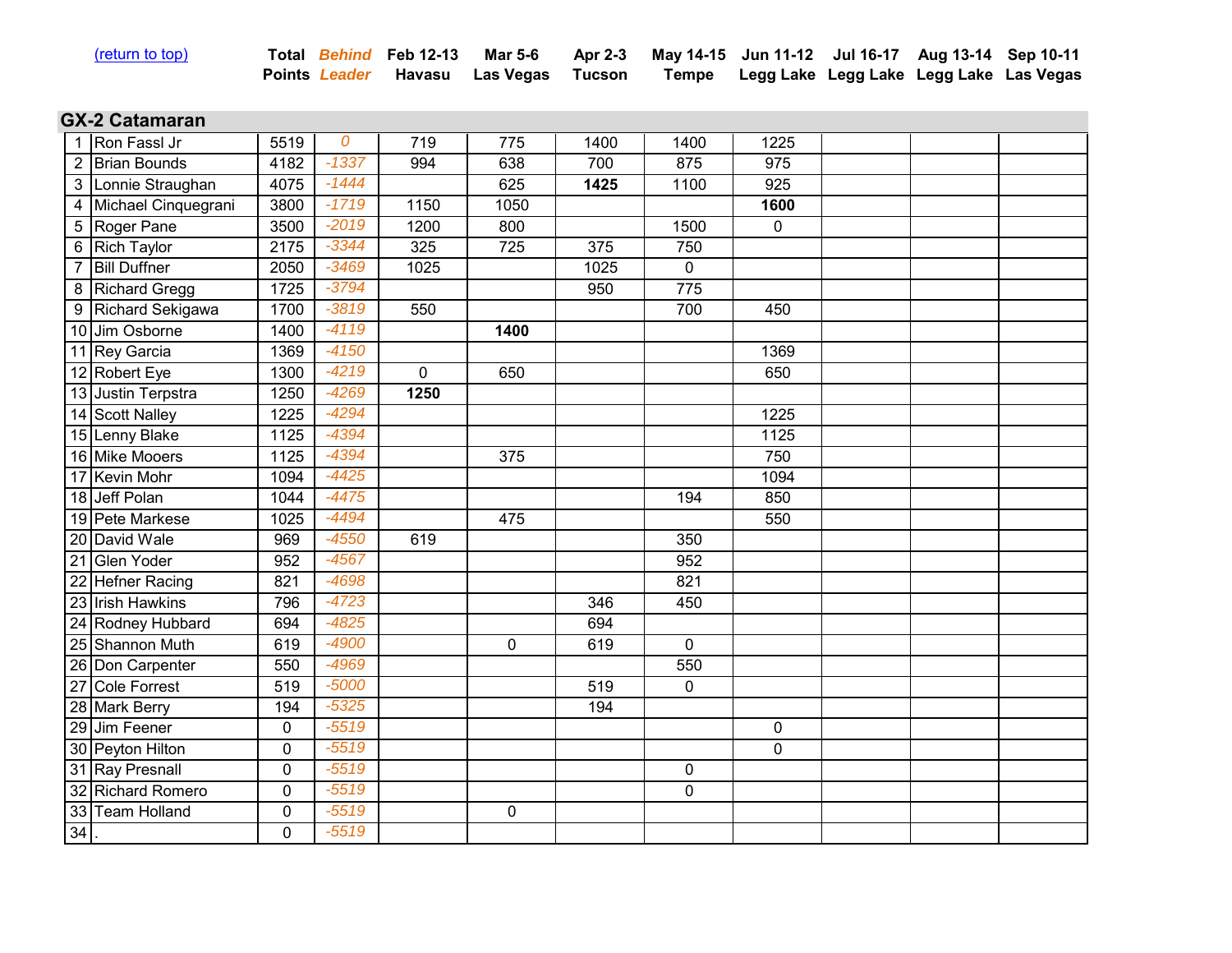| (return to top) |  |
|-----------------|--|
|                 |  |

| <u>(return to top)</u> |  | Total Behind Feb 12-13 Mar 5-6 Apr 2-3 May 14-15 Jun 11-12 Jul 16-17 Aug 13-14 Sep 10-11 |  |                                               |  |
|------------------------|--|------------------------------------------------------------------------------------------|--|-----------------------------------------------|--|
|                        |  | Points Leader Havasu Las-Vegas Tucson                                                    |  | Tempe Legg Lake Legg Lake Legg Lake Las Vegas |  |

# **GX-2 Sport Hydro**

|    | 1 Rylee Hilton      | 4900             | 0                  | 1225           | 850         | 375              | 1500        | 950       |  |  |
|----|---------------------|------------------|--------------------|----------------|-------------|------------------|-------------|-----------|--|--|
|    | 2 Al Waters         | 3850             | $-1050$            | 375            | 1125        | 1300             | 300         | 750       |  |  |
|    | 3 Brian Litherland  | 2625             | $-2275$            |                |             | 1325             | 1300        |           |  |  |
| 4  | <b>Rich Taylor</b>  | 2619             | $-2281$            | 1300           | 594         | 250              | 475         |           |  |  |
|    | 5 Steve Lopez       | 2375             | $-2525$            | 1325           | 1050        |                  |             |           |  |  |
|    | 6 Tom Cinquegrani   | 2313             | $-2587$            | 475            | 969         |                  |             | 869       |  |  |
|    | Roger Pane          | 1925             | $-2975$            | 1025           |             |                  |             | 900       |  |  |
|    | 8 Martin Herring    | 1850             | $-3050$            |                |             | 1125             | 725         |           |  |  |
|    | 9 Dale Roberts      | 1675             | $-3225$            | $\overline{0}$ | 250         |                  |             | 1425      |  |  |
|    | 10 Shannon Muth     | 1650             | $-3250$            |                | $\mathbf 0$ | 825              | 825         |           |  |  |
|    | 11 Henry Oord       | 850              | $-4050$            | 475            | 375         |                  |             |           |  |  |
|    | 12 Dave Hilton      | 725              | $-4175$            |                | 725         | $\pmb{0}$        |             |           |  |  |
|    | 13 Scott Nalley     | 477              | $-4423$            |                |             |                  |             | 477       |  |  |
|    | 14 Rodney Hubbard   | 475              | $-4425$            |                |             | 0                | 475         |           |  |  |
|    | 15 Jim Feener       | 250              | $-4650$            |                |             |                  |             | 250       |  |  |
|    | 16 Gordon DeVos     | $\mathbf 0$      | $-4900$            | 0              |             | 0                |             |           |  |  |
|    | 17 Henry Velasco    | $\pmb{0}$        | $-4900$            |                |             |                  |             | $\pmb{0}$ |  |  |
| 18 |                     | $\mathbf 0$      | $-4900$            |                |             |                  |             |           |  |  |
|    |                     |                  |                    |                |             |                  |             |           |  |  |
|    | GX-2 Outrigger      |                  |                    |                |             |                  |             |           |  |  |
|    | 1 Ron Fassl Jr      | 4490             | 0                  | 596            | 1125        | 950              | 594         | 1225      |  |  |
|    | 2 Jeff Polan        | 3994             | $-496$             | 819            | 1050        | 1225             | $\mathbf 0$ | 900       |  |  |
|    | 3 Karl Morse        | 2850             | $-1640$            | 1025           |             | $\overline{975}$ | 850         |           |  |  |
|    | 4 Peyton Hilton     | 2475             | $-2015$            |                | 1500        |                  |             | 975       |  |  |
|    | 5 Rylee Hilton      | 2238             | $-2252$            | 950            | 794         |                  | 194         | 300       |  |  |
|    | 6 Robert Eye        | 2119             | $-2371$            |                | 750         |                  |             | 1369      |  |  |
|    | 7 Jim Foster        | 1700             | $-2790$            |                | 1225        | $\mathbf 0$      | 475         |           |  |  |
|    | 8 Brian Litherland  | 1600             | $-2890$            |                |             |                  | 1600        |           |  |  |
|    | 9 Henry Velasco     | 994              | $-3496$            |                |             |                  |             | 994       |  |  |
|    | 10 Dale Roberts     | 825              | $-3665$            | $\mathbf 0$    |             |                  |             | 825       |  |  |
|    | 11 Rodney Hubbard   | 775              | $-3715$            |                |             | $\mathbf 0$      | 775         |           |  |  |
|    | 12 Dave Hilton      | 675              | $-3815$            | 675            |             |                  |             |           |  |  |
|    | 13 Don Carpenter    | 650              | $-3840$            |                |             | 650              |             |           |  |  |
|    | 14 Don Maher        | 650              | $-3840$            |                |             |                  |             | 650       |  |  |
|    | 15 Richard Sekigawa | 425              | $-4065$            |                | 425         |                  |             |           |  |  |
|    | 16 Mike Mooers      | 194              | $-4296$            |                | 194         |                  |             | $\pmb{0}$ |  |  |
| 18 | 17 Roger Pane       | $\mathbf 0$<br>0 | $-4490$<br>$-4490$ |                |             |                  | $\mathbf 0$ |           |  |  |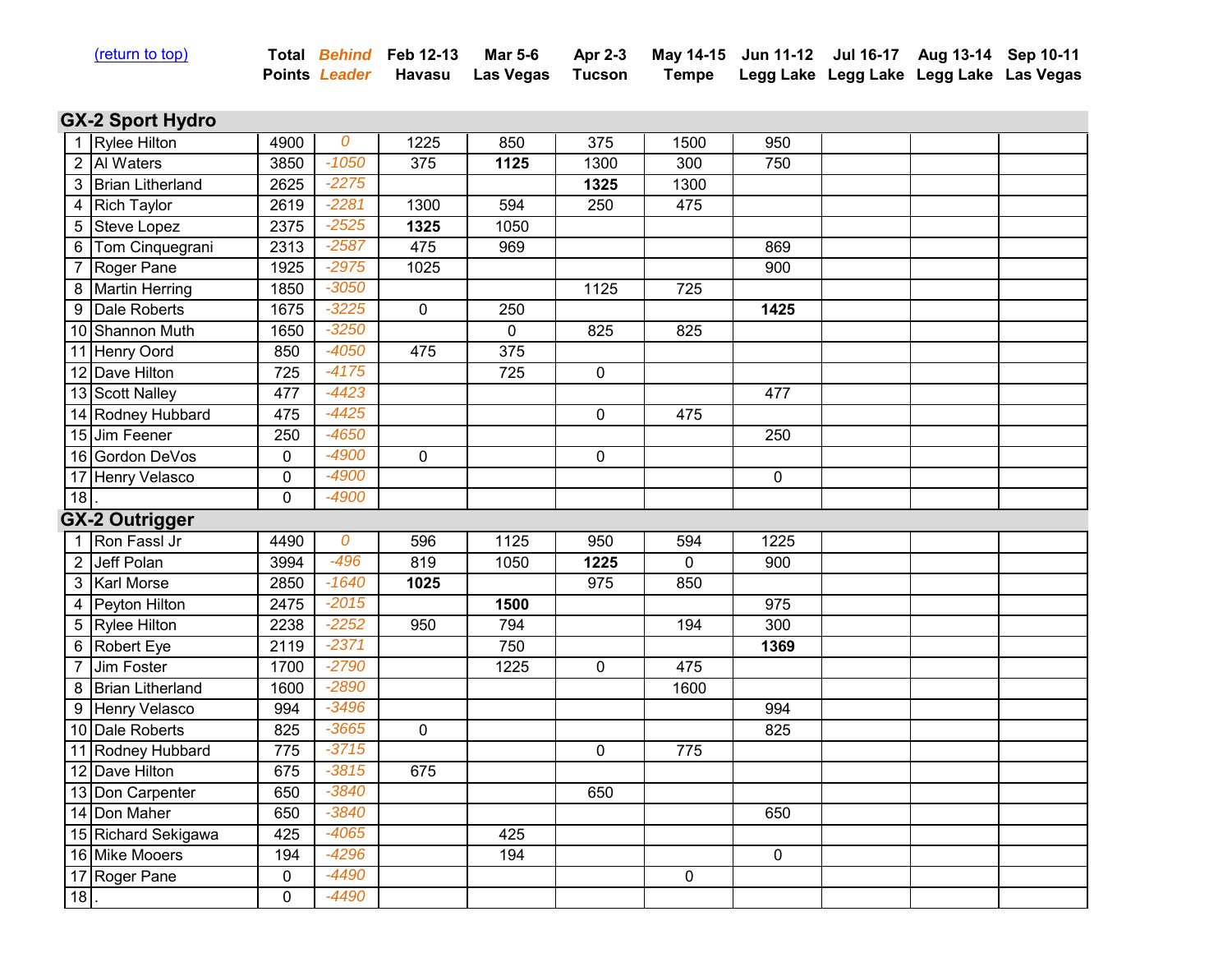| (return to top) |  |
|-----------------|--|
|                 |  |
|                 |  |

| <u>(return to top)</u> |  | Total Behind Feb 12-13 Mar 5-6 Apr 2-3 May 14-15 Jun 11-12 Jul 16-17 Aug 13-14 Sep 10-11 |  |  |  |
|------------------------|--|------------------------------------------------------------------------------------------|--|--|--|
|                        |  | Points Leader Havasu Las Vegas Tucson Tempe Legg Lake Legg Lake Legg Lake Las Vegas      |  |  |  |

## **GX-2 Crackerbox** 100000

|                | 1 Lonnie Straughan  | 3625        | 0       | 850         | 825         |             | 850              | 1100 |  |  |
|----------------|---------------------|-------------|---------|-------------|-------------|-------------|------------------|------|--|--|
|                | 2 Shane Forrest     | 3225        | $-400$  | 1250        | $\Omega$    |             | 1125             | 850  |  |  |
|                | 3 Richard Sekigawa  | 2594        | $-1031$ | 650         | 594         |             | 675              | 675  |  |  |
|                | 4 Dave Hilton       | 1919        | $-1706$ |             |             |             | $\overline{925}$ | 994  |  |  |
|                | 5 Henry Oord        | 994         | $-2631$ | 994         |             |             |                  |      |  |  |
|                | 6 Richard Romero    | 819         | $-2806$ |             | 819         |             |                  |      |  |  |
| $\overline{7}$ | <b>Art Grunow</b>   | 663         | $-2962$ |             |             |             |                  | 663  |  |  |
| 8              | Pete Markese        | 650         | $-2975$ |             | 650         |             |                  |      |  |  |
| 9              | Caleb Bounds        | 0           | $-3625$ |             |             |             | $\mathbf 0$      |      |  |  |
|                | 10 Justin Terpstra  | $\pmb{0}$   | $-3625$ | $\mathbf 0$ |             |             |                  |      |  |  |
| 11             |                     | $\mathbf 0$ | $-3625$ |             |             |             |                  |      |  |  |
|                | <b>G-Ltd Mono</b>   |             |         |             |             |             |                  |      |  |  |
|                | 1 David Siembor     | 5344        | 0       | 1169        | 1050        | 1025        | 950              | 1150 |  |  |
|                | 2 Rylee Hilton      | 4694        | $-650$  | 1225        | 650         | 1000        | 594              | 1225 |  |  |
|                | 3 Cole Forrest      | 4532        | $-812$  | 1225        | 644         | 894         | 850              | 919  |  |  |
|                | 4   Karl Morse      | 3444        | $-1900$ | 1050        |             | 994         | 1400             |      |  |  |
|                | 5 PJ Foster         | 2353        | $-2991$ |             | 844         | 746         | 763              |      |  |  |
|                | 6 Jim Osborne       | 2221        | $-3123$ |             | 952         | 1269        |                  |      |  |  |
|                | Wayde Bloedorn      | 1971        | $-3373$ |             | 921         | 1050        |                  |      |  |  |
|                | 8 Al Malik          | 1665        | $-3679$ |             |             | 746         | 919              |      |  |  |
|                | 9 Richard Romero    | 1400        | $-3944$ |             | 1400        |             |                  |      |  |  |
|                | 10 Vince DiMatteo   | 1375        | $-3969$ |             | 650         |             | 725              |      |  |  |
|                | 11 Dale Roberts     | 1369        | $-3975$ | 0           | 1369        |             |                  |      |  |  |
|                | 12 Don Carpenter    | 1319        | $-4025$ |             |             | 869         | 450              |      |  |  |
|                | 13 Shane Forrest    | 1102        | $-4242$ |             |             |             | 650              | 452  |  |  |
|                | 14 Art Grunow       | 690         | $-4654$ |             |             |             | 690              |      |  |  |
|                | 15 Pete Markese     | 619         | $-4725$ |             |             |             |                  | 619  |  |  |
|                | 16 Jason Neves      | 325         | $-5019$ |             |             |             | 325              |      |  |  |
|                | 17 Lonnie Straughan | 290         | $-5054$ |             |             |             |                  | 290  |  |  |
|                | 18 Carsin Terpstra  | 194         | $-5150$ | 194         | $\mathbf 0$ |             |                  |      |  |  |
|                | 19 Carson Slatter   | $\pmb{0}$   | $-5344$ |             |             |             |                  | 0    |  |  |
|                | 20 Glen Yoder       | $\mathbf 0$ | $-5344$ |             |             | $\mathbf 0$ |                  |      |  |  |
|                | 21 Howard Welch     | $\mathbf 0$ | $-5344$ | 0           |             |             |                  |      |  |  |
|                | 22 Wayne Morgan     | $\pmb{0}$   | $-5344$ |             |             | $\mathbf 0$ | $\mathbf 0$      |      |  |  |
| 23             |                     | 0           | $-5344$ |             |             |             |                  |      |  |  |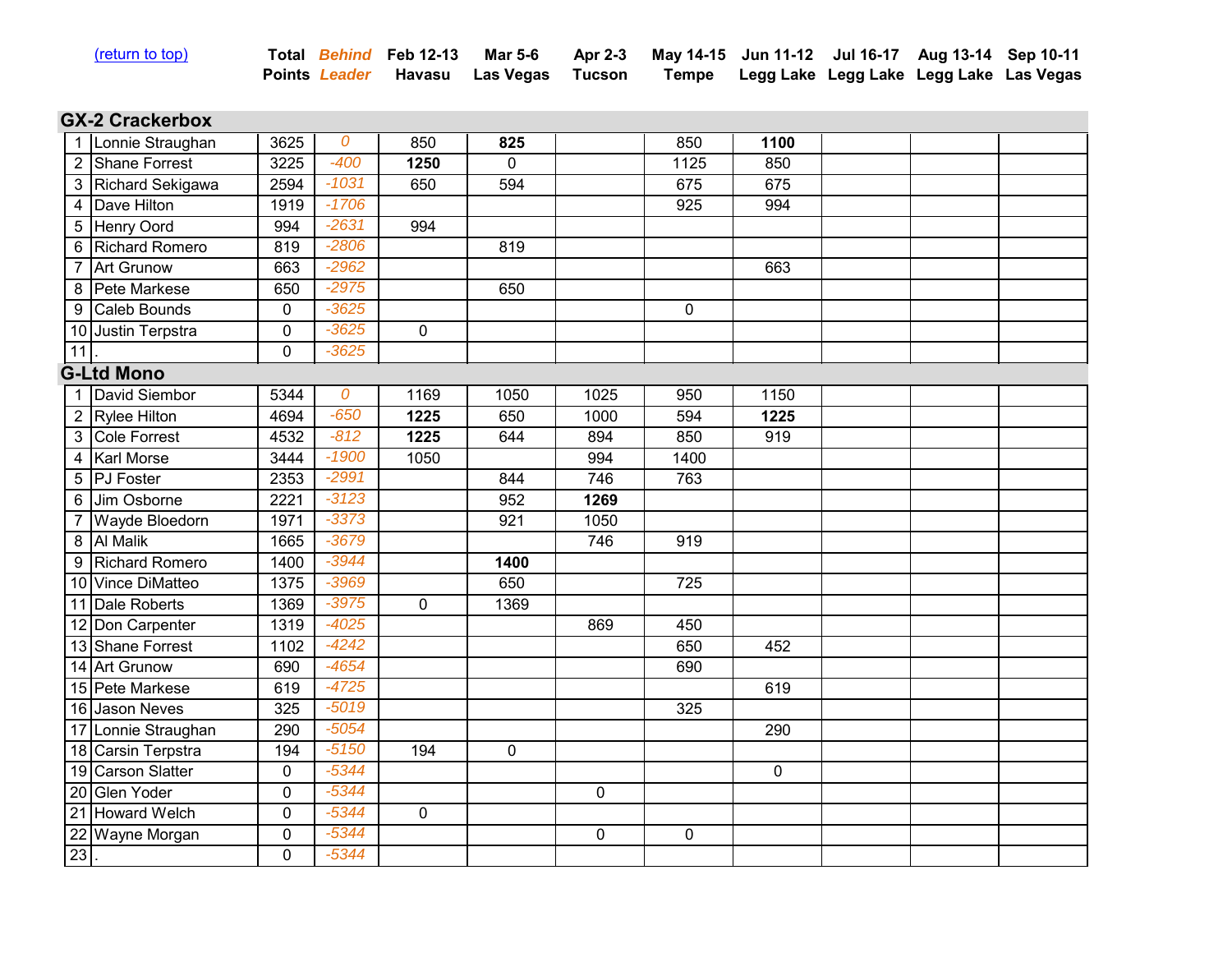| (return to top) |  |
|-----------------|--|

| <u>(return to top)</u> |  | Total Behind Feb 12-13 Mar 5-6 Apr 2-3 May 14-15 Jun 11-12 Jul 16-17 Aug 13-14 Sep 10-11 |  |  |  |
|------------------------|--|------------------------------------------------------------------------------------------|--|--|--|
|                        |  | Points Leader Havasu Las Vegas Tucson Tempe Legg Lake Legg Lake Legg Lake Las Vegas      |  |  |  |

# **G-Ltd Sport Hydro**

|    | Dave Hilton        | 2550 | 0       |      | 1325 | 1225 |  |  |
|----|--------------------|------|---------|------|------|------|--|--|
|    | 2 David Siembor    | 2488 | $-62$   | 1125 | 894  | 469  |  |  |
|    | 3 Glen Yoder       | 2127 | $-423$  | 644  | 704  | 779  |  |  |
|    | 4 Gordon DeVos     | 1344 | $-1206$ | 1127 | 217  |      |  |  |
|    | 5 Jeff Polan       | 1334 | $-1216$ |      | 690  | 644  |  |  |
|    | 6 Martin Herring   | 1169 | $-1381$ |      | 1169 |      |  |  |
|    | <b>Jason Neves</b> | 850  | $-1700$ |      |      | 850  |  |  |
|    | 8 Steve Lopez      | 725  | $-1825$ | 725  |      |      |  |  |
|    | 9 Lonnie Straughan | 450  | $-2100$ |      |      | 450  |  |  |
|    | 10 Shane Forrest   | 444  | $-2106$ | 444  |      |      |  |  |
|    | 11 Dale Roberts    | 0    | $-2550$ | 0    |      |      |  |  |
|    | 12 Howard Welch    | 0    | $-2550$ | 0    |      |      |  |  |
| 13 |                    | 0    | $-2550$ |      |      |      |  |  |
|    | <b>Open Oval</b>   |      |         |      |      |      |  |  |
|    | 1 Jeff Polan       | 1200 | $-1350$ |      | 1200 |      |  |  |
|    | 2 Shane Forrest    | 1094 | $-1456$ |      | 1094 |      |  |  |
|    | 3 Wayde Bloedorn   | 769  | $-1781$ |      | 769  |      |  |  |
|    | 4 Irish Hawkins    | 644  | $-1906$ |      | 644  |      |  |  |
|    | 5 Richard Gregg    | 494  | $-2056$ |      | 494  |      |  |  |
|    | 7 Rodney Hubbard   | 0    | $-2550$ |      | 0    |      |  |  |